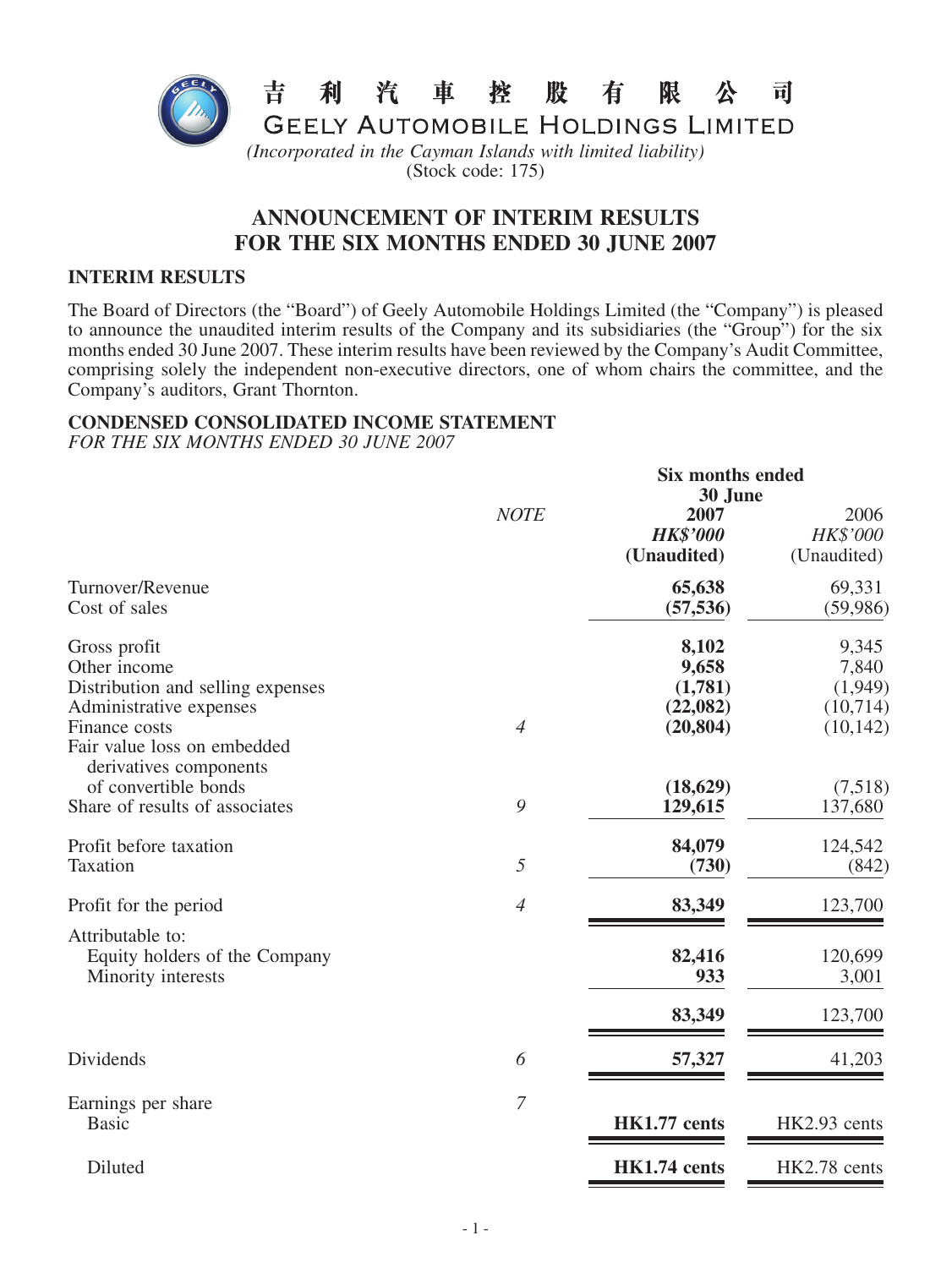# **CONDENSED CONSOLIDATED BALANCE SHEET**

*AT 30 JUNE 2007*

|                                                      |                       | 30 June<br>2007 | 31 December<br>2006 |
|------------------------------------------------------|-----------------------|-----------------|---------------------|
|                                                      | <b>NOTE</b>           | <b>HK\$'000</b> | HK\$'000            |
|                                                      |                       | (Unaudited)     | (Audited)           |
|                                                      |                       |                 |                     |
| <b>Non-current assets</b>                            |                       |                 |                     |
| Property, plant and equipment                        | $\boldsymbol{\delta}$ | 13,513          | 12,282              |
| Interest in associates                               | 9                     | 1,858,684       | 1,666,999           |
|                                                      |                       | 1,872,197       | 1,679,281           |
| <b>Current assets</b>                                |                       |                 |                     |
| Inventories                                          | 10                    | 11,819          | 9,910               |
| Tax recoverable                                      |                       | 707             |                     |
| Trade and other receivables                          | 11                    | 68,536          | 59,065              |
| Dividend receivables from associates                 |                       | 219,628         | 74,840              |
| Bank balances and cash                               |                       | 623,021         | 20,972              |
|                                                      |                       | 923,711         | 164,787             |
| <b>Current liabilities</b>                           |                       |                 |                     |
| Trade and other payables                             | 13                    | 32,908          | 23,653              |
| Amount due to immediate holding company              |                       | 3,720           | 11,220              |
| Taxation                                             |                       |                 | 293                 |
| Convertible bonds – embedded derivatives             | 12                    | 51,515          | 53,888              |
| Short-term bank borrowings (secured)                 |                       | 19,010          | 22,250              |
|                                                      |                       | 107,153         | 111,304             |
| Net current assets                                   |                       | 816,558         | 53,483              |
| Total assets less current liabilities                |                       | 2,688,755       | 1,732,764           |
|                                                      |                       |                 |                     |
| <b>Capital and reserves</b><br>Share capital         |                       | 101,345         | 83,028              |
| Reserves                                             |                       |                 |                     |
|                                                      |                       | 1,925,932       | 947,129             |
| Equity attributable to equity holders of the Company |                       | 2,027,277       | 1,030,157           |
| Minority interests                                   |                       | 230,807         | 19,769              |
| <b>Total Equity</b>                                  |                       | 2,258,084       | 1,049,926           |
| Non-current liabilities                              |                       |                 |                     |
| Convertible bonds                                    | 12                    | 430,671         | 682,838             |
|                                                      |                       | 2,688,755       | 1,732,764           |

**2,688,755** 1,732,764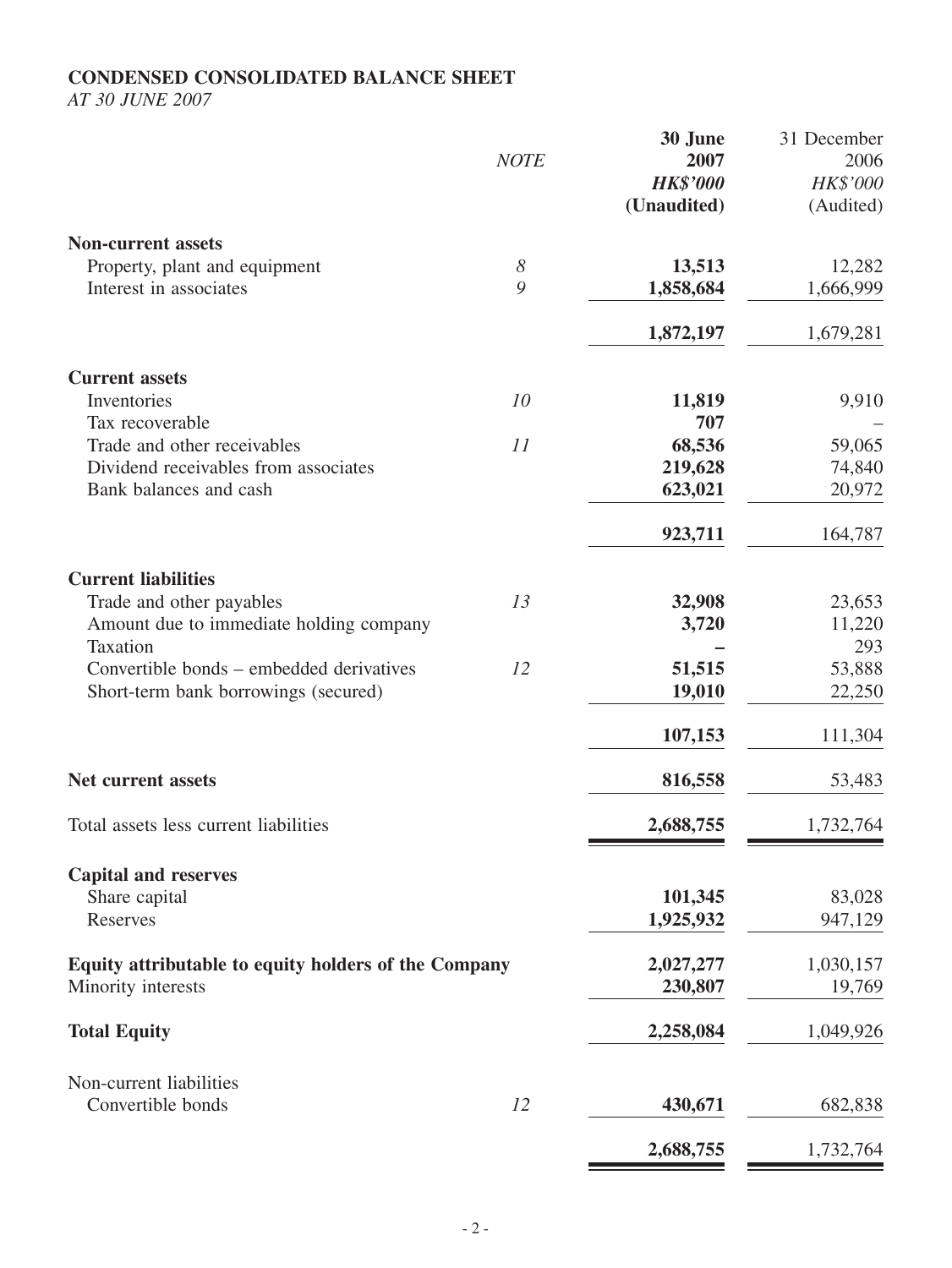# **NOTES TO THE CONDENSED CONSOLIDATED FINANCIAL STATEMENTS**

*FOR THE SIX MONTHS ENDED 30 JUNE 2007*

#### **1. BASIS OF PREPARATION**

These condensed consolidated financial statements have been prepared in accordance with the applicable disclosure provisions of the Rules Governing the Listing of Securities on the Stock Exchange of Hong Kong Limited, including compliance with Hong Kong Accounting Standard ("HKAS") 34, Interim financial reporting, issued by the Hong Kong Institute of Certified Public Accountants ("HKICPA").

These condensed consolidated financial statements have been prepared in accordance with the same accounting policies adopted in the 2006 annual financial statements, except for the accounting policy changes that are expected to be reflected in the 2007 annual financial statements. Details of these changes in accounting policies are set out in note 2.

#### **2. CHANGES IN ACCOUNTING POLICIES**

The HKICPA has issued a number of new and revised Hong Kong Financial Reporting Standards ("HKFRSs" which term collectively includes individual HKFRSs, HKASs and Interpretations) that are effective for accounting periods beginning on or after 1 January 2007 as follows:

| HKAS 1 (Amendment)              | Capital Disclosures <sup>1</sup>                                    |
|---------------------------------|---------------------------------------------------------------------|
| <b>HKFRS 7</b>                  | Financial Instruments: Disclosures <sup>1</sup>                     |
| $HK(IFRIC) - Interpretation 7$  | Applying the Restatement Approach under HKAS 29 Financial Reporting |
|                                 | in Hyperinflationary Economies <sup>2</sup>                         |
| $HK(IFRIC) - Interpretation 8$  | Scope of HKFRS $23$                                                 |
| $HK(IFRIC) - Interpretation 9$  | Reassessment of Embedded Derivatives <sup>4</sup>                   |
| $HK(IFRIC) - Interpretation 10$ | Interim Financial Reporting and Impairment <sup>5</sup>             |

<sup>1</sup> Effective for annual periods beginning on or after 1 January 2007

- <sup>2</sup> Effective for annual periods beginning on or after 1 March 2006
- <sup>3</sup> Effective for annual periods beginning on or after 1 May 2006
- <sup>4</sup> Effective for annual periods beginning on or after 1 June 2006
- <sup>5</sup> Effective for annual periods beginning on or after 1 November 2006

The adoption of these new HKFRSs has had no material effect on the results or financial position of the Group for the current or prior accounting periods. Accordingly, no prior period adjustment has been recognised. The Group has not early applied the following new/revised standards or interpretations that have been issued but are not yet effective.

| HKAS 23 (Revised)               | Borrowing Costs <sup>1</sup>                                |
|---------------------------------|-------------------------------------------------------------|
| <b>HKFRS 8</b>                  | Operating Segments <sup>1</sup>                             |
| $HK(IFRIC) - Interpretation 11$ | HKFRS 2: Group and Treasury Share Transactions <sup>2</sup> |
| $HK(IFRIC) - Interpretation 12$ | Service Concession Arrangements <sup>3</sup>                |

<sup>1</sup> Effective for annual periods beginning on or after 1 January 2009

- <sup>2</sup> Effective for annual periods beginning on or after 1 March 2007
- <sup>3</sup> Effective for annual periods beginning on or after 1 January 2008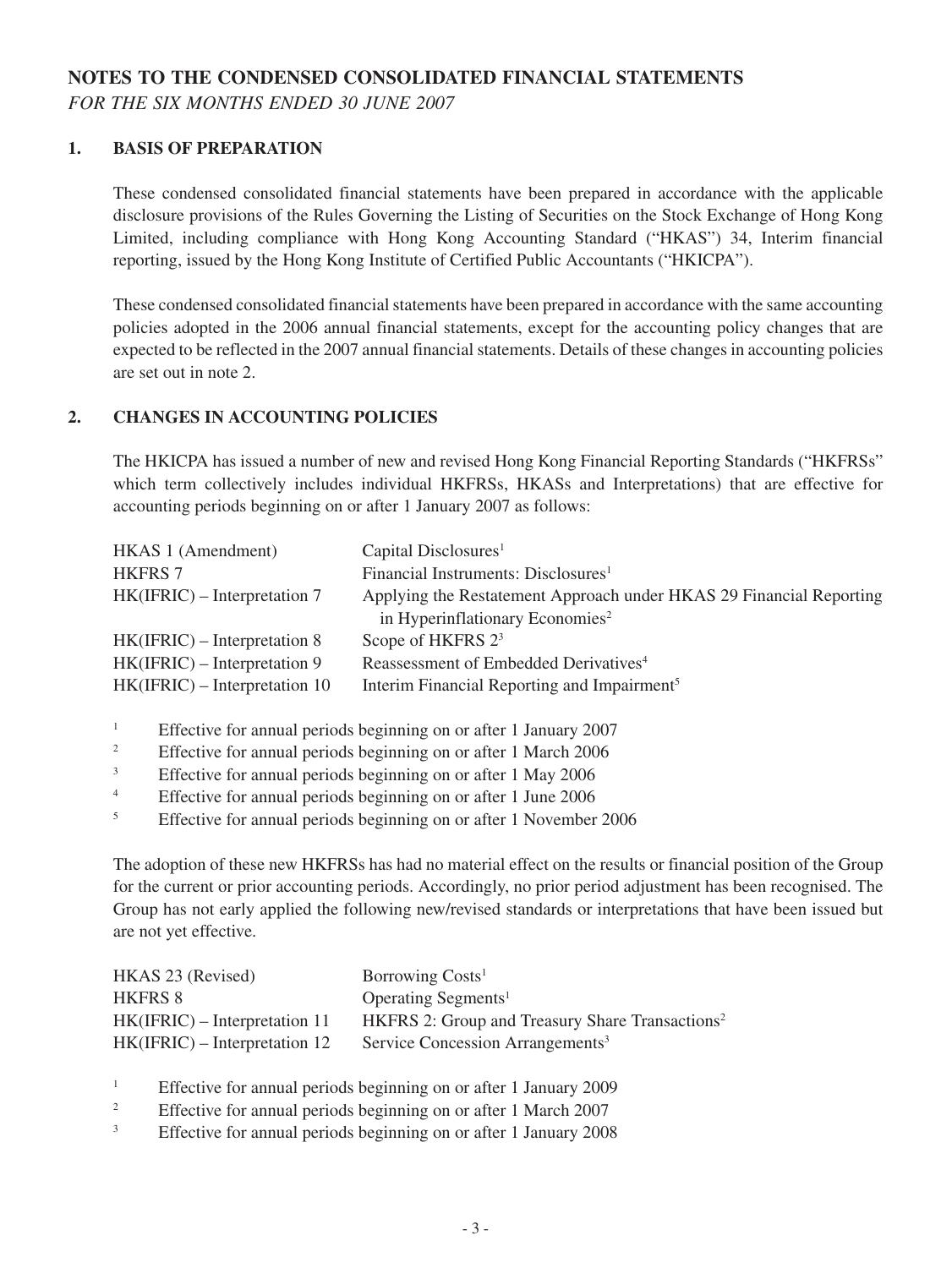The directors of the Company anticipate that the application of these standards or interpretations will have no material impact on the results and the financial position of the Group.

#### **3. SEGMENT INFORMATION**

### **Business Segments**

No business segment information has been presented for the six months ended 30 June 2007 and 30 June 2006 as the directors consider that the Group is principally engaged in the manufacturing and trading of automobile parts and related automobile components which accounts for the total turnover and trading profits of the Group for the periods.

### **Geographical segments**

The Group's activities and operations and its customers are based in the People's Republic of China (the "PRC"). Accordingly, no geographical analysis is presented.

## **4. PROFIT FOR THE PERIOD**

|                                                                       | <b>Six months ended</b><br>30 June |             |
|-----------------------------------------------------------------------|------------------------------------|-------------|
|                                                                       | 2007                               | 2006        |
|                                                                       | <b>HK\$'000</b>                    | HK\$'000    |
|                                                                       | (Unaudited)                        | (Unaudited) |
| Profit for the period has been arrived at after charging (crediting): |                                    |             |
| <b>Finance costs</b>                                                  |                                    |             |
| Effective interest expense on convertible bonds                       | 20,656                             | 10,142      |
| Interest on bank borrowings wholly repayable within one year          | 148                                |             |
| Total finance costs                                                   | 20,804                             | 10,142      |
| <b>Staff costs, including directors' emoluments</b>                   |                                    |             |
| Salaries, wages and other benefits                                    | 8,115                              | 6,346       |
| Retirement benefits scheme contributions                              | 776                                | 136         |
| Recognition of share based payments                                   |                                    |             |
| (included in administrative expenses)                                 | 1,349                              | 2,985       |
| Total staff costs                                                     | 10,240                             | 9,467       |
| <b>Other items</b>                                                    |                                    |             |
| Interest income                                                       | (8,239)                            | (6,975)     |
| Cost of inventories sold                                              | 57,536                             | 59,986      |
| Depreciation                                                          | 869                                | 622         |
| Share of tax of associates (included in                               |                                    |             |
| share of results of associates)                                       | 7,197                              | 15,837      |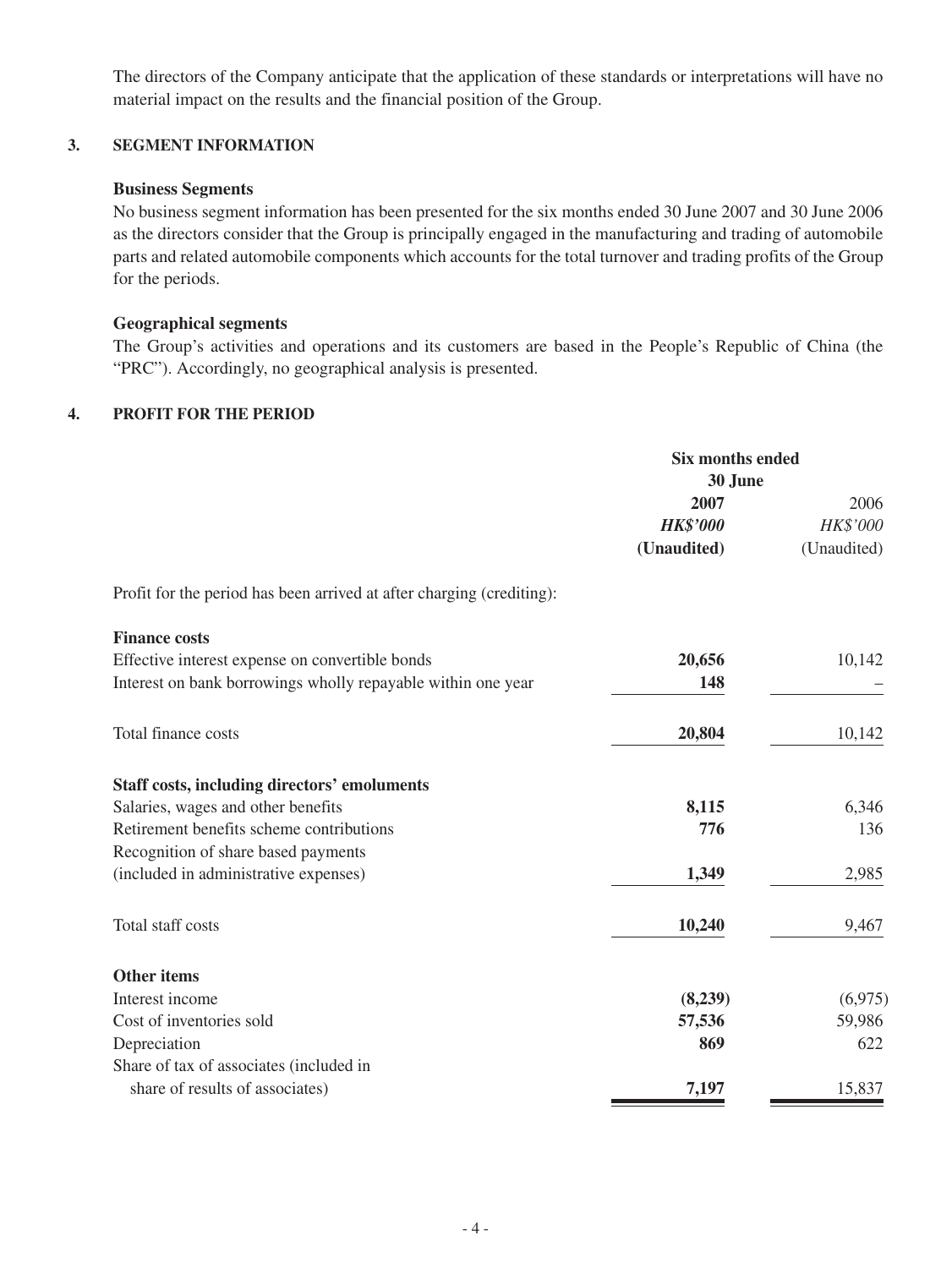### **5. TAXATION**

|                                   | Six months ended<br>30 June |             |
|-----------------------------------|-----------------------------|-------------|
|                                   | 2007                        | 2006        |
|                                   | <b>HK\$'000</b>             | HK\$'000    |
|                                   | (Unaudited)                 | (Unaudited) |
| Current tax:                      |                             |             |
| PRC foreign enterprise income tax | 730                         | 842         |
|                                   |                             |             |

Hong Kong Profits Tax has not been provided for the period as the companies within the Group had no estimated assessable profits in Hong Kong.

Pursuant to the relevant laws and regulations in the PRC, the Group's PRC subsidiaries are entitled to an exemption from PRC foreign enterprise income tax for the two years starting from its first profit-making year, followed by a 50% reduction for the next three years. The income tax provision is calculated at the applicable tax rates on the estimated assessable profits for the period based on existing legislation, interpretations and practices in respect thereof.

#### **6. DIVIDENDS**

During the current period, a final dividend and a special dividend for the year ended 31 December 2006 of HK\$0.01 per share (2006: HK1 cent per share) and HK\$0.002 (2006: Nil) per share respectively, amounting to HK\$57,327,000 (2006: HK\$41,203,000), were paid to the shareholders.

#### **7. EARNINGS PER SHARE**

#### **(a) Basic earnings per share**

The calculation of the basic earnings per share is based on the profit attributable to equity holders of the Company of HK\$82,416,000 (2006: HK\$120,699,000) and weighted average number of ordinary shares of 4,667,546,612 shares (2006: 4,120,264,902 shares), calculated as follows:

|                                                                 | Six months ended |                 |  |
|-----------------------------------------------------------------|------------------|-----------------|--|
|                                                                 | 30 June          |                 |  |
|                                                                 | 2007             | 2006            |  |
|                                                                 | <b>HK\$'000</b>  | <b>HK\$'000</b> |  |
|                                                                 | (Unaudited)      | (Unaudited)     |  |
| Issued ordinary shares at 1 January                             | 4,151,388,496    | 4,120,264,902   |  |
| Effect of new shares issued                                     | 447,513,812      |                 |  |
| Effect of shares issued upon conversion of<br>convertible bonds | 68,644,304       |                 |  |
| Weighted average number of<br>ordinary shares at 30 June        | 4,667,546,612    | 4,120,264,902   |  |

#### *(i) Weighted average number of ordinary shares*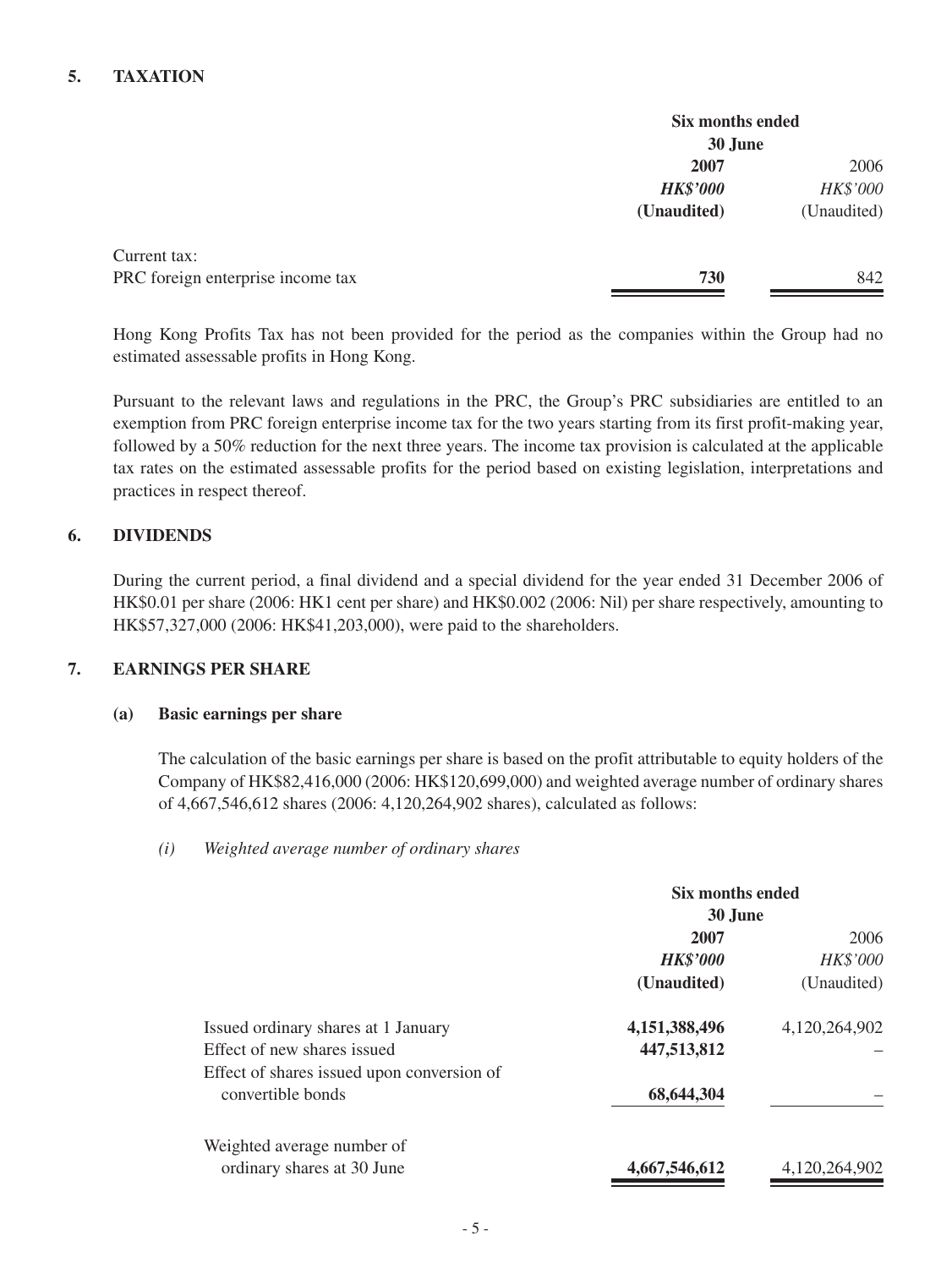#### **(b) Diluted earnings per share**

The calculation of diluted earnings per share for the period is based on the profit attributable to equity holders of the Company of HK\$82,416,000 (2006: HK\$138,359,000) and the weighted average number of ordinary shares of 4,745,191,036 shares (2006: 4,970,176,228 shares), calculated as follows:

#### *(i) Profit attributable to equity holders of the Company (diluted)*

| Six months ended<br>30 June |                 |
|-----------------------------|-----------------|
| 2007                        | 2006            |
| <b>HK\$'000</b>             | <b>HK\$'000</b> |
| (Unaudited)                 | (Unaudited)     |
|                             |                 |
| 82,416                      | 120,699         |
|                             |                 |
|                             | 10,142          |
|                             |                 |
|                             | 7,518           |
| 82,416                      | 138,359         |
|                             |                 |

#### *(ii) Weighted average number of ordinary shares (diluted)*

|                                                               | Six months ended |                 |
|---------------------------------------------------------------|------------------|-----------------|
|                                                               | 30 June          |                 |
|                                                               | 2007             | 2006            |
|                                                               | <b>HK\$'000</b>  | <b>HK\$'000</b> |
|                                                               | (Unaudited)      | (Unaudited)     |
| Weighted average number of ordinary<br>shares for the purpose |                  |                 |
| of basic earnings per share                                   | 4,667,546,612    | 4,120,264,902   |
| Effect of deemed conversion of convertible bonds              |                  | 833,258,427     |
| Effect of deemed issue of shares under the                    |                  |                 |
| Company's share option scheme                                 | 77,644,424       | 16,652,899      |
| Weighted average number of ordinary<br>shares for the purpose |                  |                 |
| of diluted earnings per share                                 | 4,745,191,036    | 4,970,176,228   |

The effect of deemed conversion of convertible bonds for the period has not been included in the calculation of diluted earnings per share because it is anti-dilutive.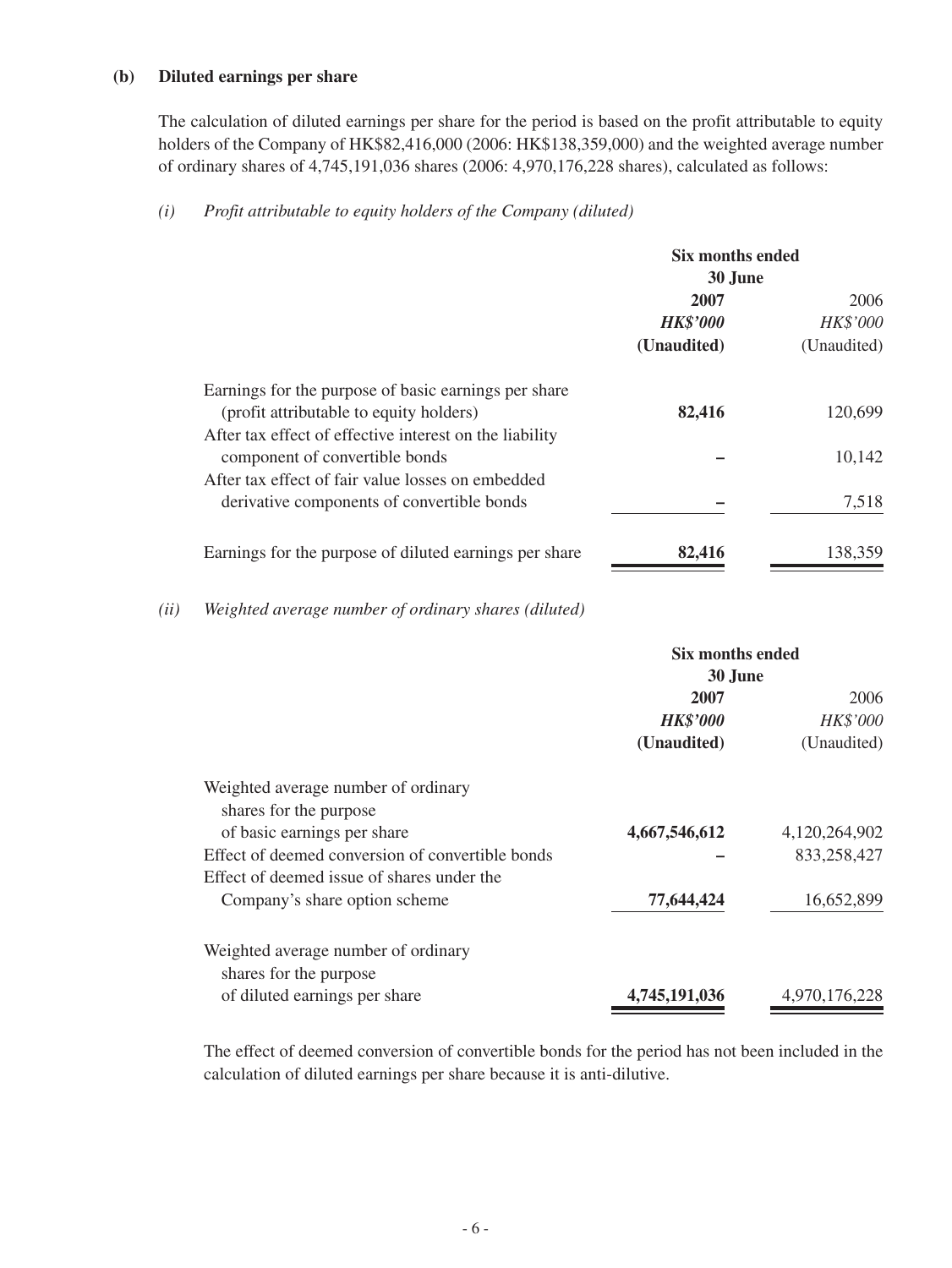#### **8. PROPERTY, PLANT AND EQUIPMENT**

During the period, the Group acquired property, plant and equipment of approximately HK\$1,902,000 (2006: HK\$4,374,000).

### **9. INTEREST IN ASSOCIATES**

| 31 December |
|-------------|
| 2006        |
| HK\$'000    |
| (Audited)   |
| 1,666,999   |
|             |
| 1,666,999   |
|             |

During the period, the Group, a related party and Manganese Bronze Holdings plc ("MBH"), a company which shares are listed on the London Stock Exchange, jointly set up a sino-foreign equity joint venture, Shanghai LTI Automobile Components Company Limited ("Shanghai LTI") in which the Group, the related party and MBH own 51%, 1% and 48% respectively. MBH raised the funds required for satisfying its share of the capital contribution to Shanghai LTI by issuing 5,700,000 ordinary shares to the Group. As a result, the Group becomes the holder of 22.83% of the equity shares of MBH and MBH becomes an associate of the Group. Details of the incorporation of Shanghai LTI and the acquisition of interest in MBH are set out in the Company's circular dated 2 April 2007.

The summarised financial information in respect of the Group's associates is set out below:

|                                           | 30 June         | 31 December |
|-------------------------------------------|-----------------|-------------|
|                                           | 2007            | 2006        |
|                                           | <b>HK\$'000</b> | HK\$'000    |
|                                           | (Unaudited)     | (Audited)   |
| Total assets                              | 10,110,766      | 6,949,568   |
| <b>Total liabilities</b>                  | (5,746,464)     | (3,388,365) |
| Net assets                                | 4,364,302       | 3,561,203   |
| Group's share of net assets of associates | 1,844,211       | 1,666,999   |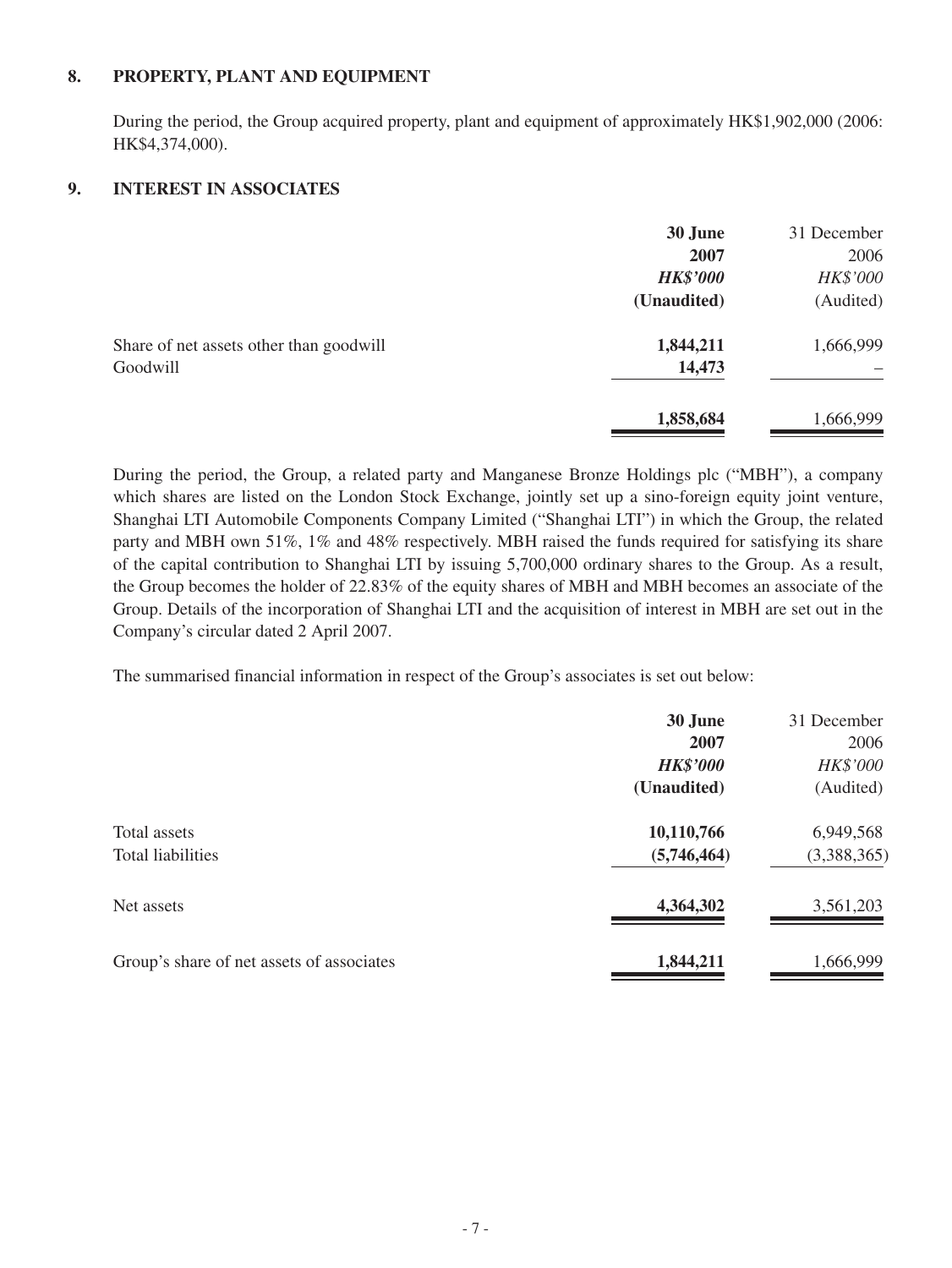|     |                                                                                                | Six months ended                                  |                                              |
|-----|------------------------------------------------------------------------------------------------|---------------------------------------------------|----------------------------------------------|
|     |                                                                                                | 30 June<br>2007<br><b>HK\$'000</b><br>(Unaudited) | 2006<br>HK\$'000<br>(Unaudited)              |
|     | Revenue                                                                                        | 5,006,190                                         | 3,288,163                                    |
|     | Profit for the period attributable to equity holders of<br>the associates                      | 276,895                                           | 294,189                                      |
|     | Group's share of results of associates for the period                                          | 129,615                                           | 137,680                                      |
| 10. | <b>INVENTORIES</b>                                                                             |                                                   |                                              |
|     |                                                                                                | 30 June<br>2007<br><b>HK\$'000</b><br>(Unaudited) | 31 December<br>2006<br>HK\$'000<br>(Audited) |
|     | At costs:<br>Raw materials<br>Work in progress<br>Finished goods                               | 7,518<br>310<br>3,991                             | 5,656<br>1,000<br>3,254                      |
|     |                                                                                                | 11,819                                            | 9,910                                        |
| 11. | <b>TRADE AND OTHER RECEIVABLES</b>                                                             |                                                   |                                              |
|     |                                                                                                | 30 June<br>2007<br><b>HK\$'000</b><br>(Unaudited) | 31 December<br>2006<br>HK\$'000<br>(Audited) |
|     | <b>Trade and notes receivables</b><br>Trade receivables from an associate<br>Notes receivables | 30,526<br>28,500                                  | 20,538<br>37,405                             |
|     | <b>Other receivables</b>                                                                       | 59,026                                            | 57,943                                       |
|     | Deposits, prepayments and other receivables                                                    | 9,510                                             | 1,122                                        |
|     |                                                                                                | 68,536                                            | 59,065                                       |

The Group allows a credit period of 30 days to 90 days to its trade customers. The following is an aged analysis of the trade receivables at the balance sheet dates: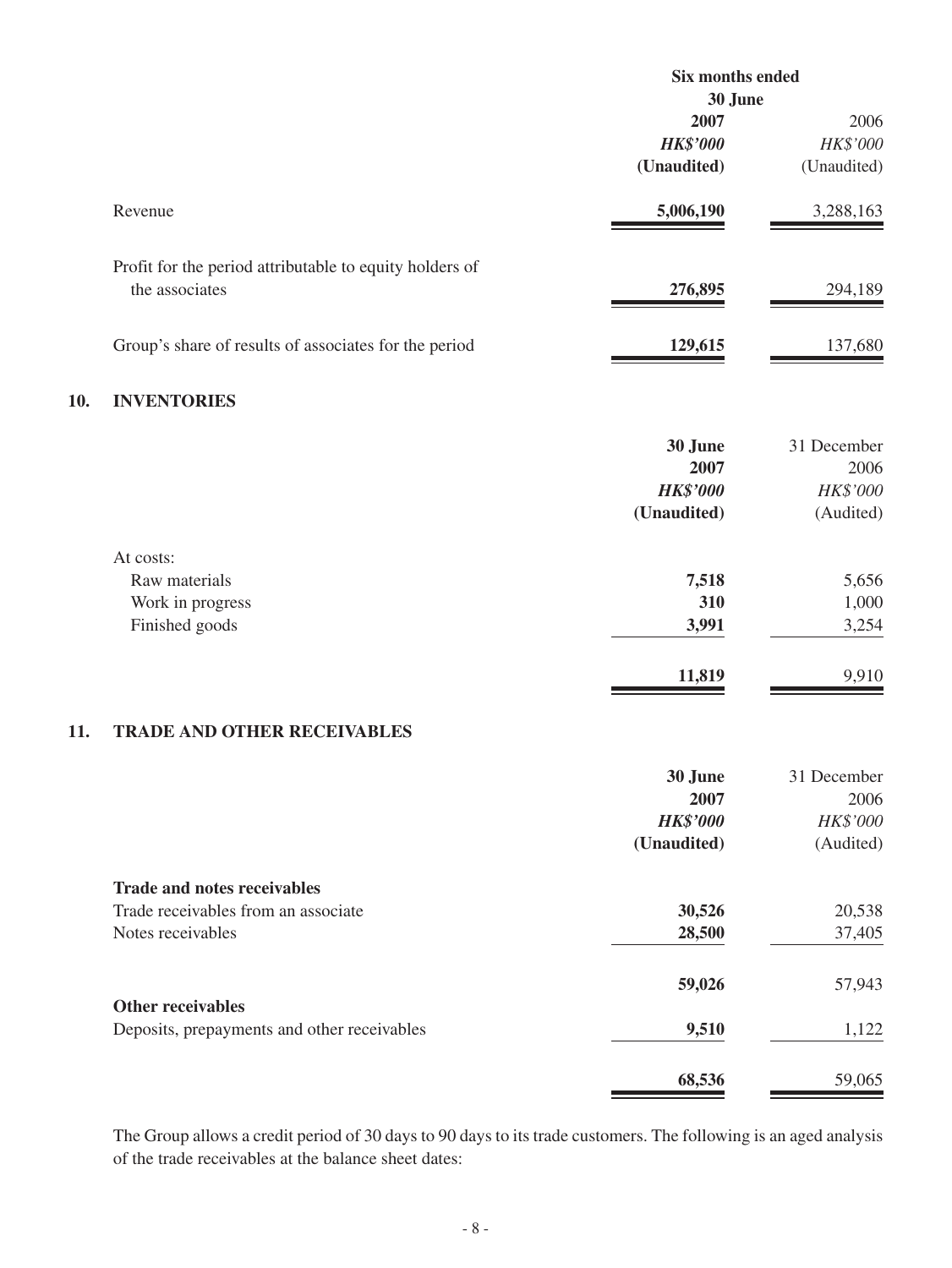|                | 30 June         | 31 December |
|----------------|-----------------|-------------|
|                | 2007            | 2006        |
|                | <b>HK\$'000</b> | HK\$'000    |
|                | (Unaudited)     | (Audited)   |
| $0 - 60$ days  | 30,526          | 20,503      |
| $61 - 90$ days |                 | 35          |
|                | 30,526          | 20,538      |
|                |                 |             |

#### **12. CONVERTIBLE BONDS**

Details of the terms of the convertible bonds are set out in the Company's annual report for the year ended 31 December 2006. Convertible bonds contain a liability component and the embedded derivatives (comprising a put option, a call option and conversion option), which are required to be accounted for separately. The movements of the convertible bonds for the period are set out below:

|                                                                                                               | <b>Six months</b> |             |
|---------------------------------------------------------------------------------------------------------------|-------------------|-------------|
|                                                                                                               | ended             | Year ended  |
|                                                                                                               | 30 June           | 31 December |
|                                                                                                               | 2007              | 2006        |
|                                                                                                               | <b>HK\$'000</b>   | HK\$'000    |
|                                                                                                               | (Unaudited)       | (Audited)   |
| <b>Liability component</b>                                                                                    |                   |             |
| Carrying amount brought forward/Fair value at inception                                                       | 682,838           | 689,917     |
| Issuing costs                                                                                                 |                   | (13, 632)   |
| Conversion during the period/year                                                                             | (272, 823)        | (25, 736)   |
| Accrued effective interest charges                                                                            | 20,656            | 32,289      |
|                                                                                                               | 430,671           | 682,838     |
| Fair value of embedded derivative                                                                             |                   |             |
| in respect of the put option and conversion option<br>Carrying amount brought forward/Fair value at inception | 169,782           | 192,714     |
| Conversion during the period/year                                                                             | (66, 169)         | (10,694)    |
| Changes in fair value                                                                                         | 135,130           | (12, 238)   |
|                                                                                                               |                   |             |
|                                                                                                               | 238,743           | 169,782     |
| Less: Fair value of embedded derivative<br>in respect of the call option                                      |                   |             |
| Carrying amount brought forward/Fair value at inception                                                       | 115,894           | 141,126     |
| Conversion during the period/year                                                                             | (45, 167)         | (8,252)     |
| Changes in fair value                                                                                         | 116,501           | (16,980)    |
|                                                                                                               |                   |             |
|                                                                                                               | 187,228           | 115,894     |
|                                                                                                               | 51,515            | 53,888      |

The principal amount of the convertible bonds converted during the period was HK\$278.2 million (year ended 31 December 2006: HK\$27.7 million) and the principal amount outstanding at 30 June 2007 is HK\$435.7 million (31 December 2006: HK\$713.9 million).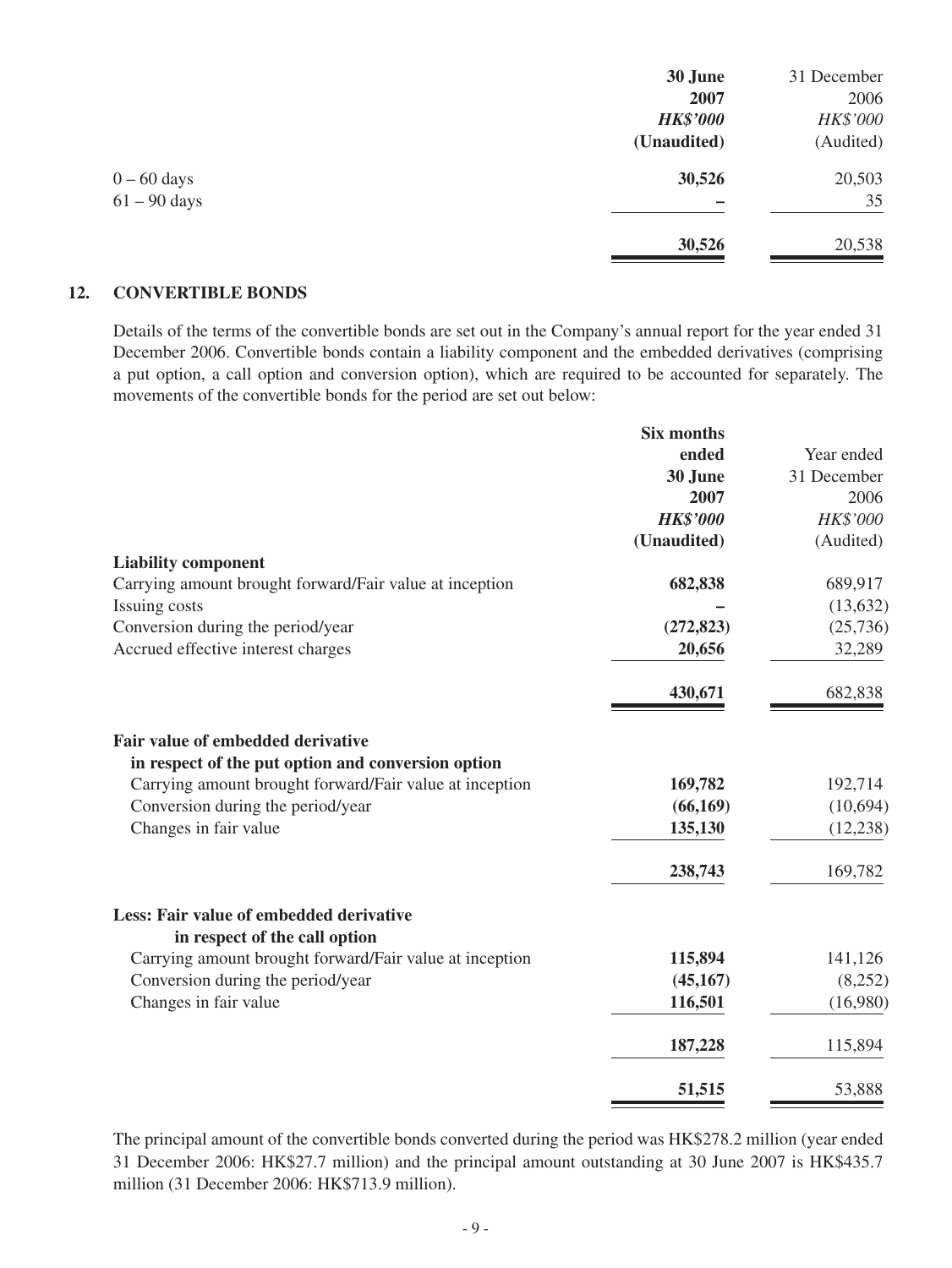The derivatives embedded in the convertible bonds are measured at fair value at 30 June 2007 by an independent professional valuer, BMI Appraisals Limited using the Black-Scholes-Merton option pricing model and the discounted cash flow method.

#### **13. TRADE AND OTHER PAYABLES**

|                                     | 30 June         | 31 December |
|-------------------------------------|-----------------|-------------|
|                                     | 2007            | 2006        |
|                                     | <b>HK\$'000</b> | HK\$'000    |
|                                     | (Unaudited)     | (Audited)   |
| <b>Trade payables</b>               |                 |             |
| To third parties                    | 26,943          | 19,498      |
| Other payables                      |                 |             |
| Accrued charges and other creditors | 5,965           | 4,155       |
|                                     | 32,908          | 23,653      |
|                                     |                 |             |

The following is an aged analysis of trade payables at the balance sheet dates:

|                | 30 June         | 31 December |
|----------------|-----------------|-------------|
|                | 2007            | 2006        |
|                | <b>HK\$'000</b> | HK\$'000    |
|                | (Unaudited)     | (Audited)   |
| $0 - 60$ days  | 21,085          | 16,379      |
| $61 - 90$ days | 3,854           | 1,407       |
| Over 90 days   | 2,004           | 1,712       |
|                | 26,943          | 19,498      |
|                |                 |             |

### **14. POST BALANCE SHEET EVENTS**

On 13 July 2007, the Group entered into agreements with various connected persons to acquire 44.19% of the remaining interests in each of the PRC associates from its respective controlling shareholder and its associates at the total consideration of approximately HK\$1,611 million to be satisfied fully by the issue of 1,288,672,000 ordinary shares of nominal value of HK\$0.02 each at HK\$1.25 per share. In addition, on the same day, the Group entered into agreement with a related party to acquire the remaining 49% interest in the registered capital of the Company's non wholly-owned subsidiary for a total consideration of approximately HK\$23 million, which is payable in cash by primarily applying the dividends to be distributed from the non whollyowned subsidiary.

The above acquisitions are subject to the approval by the independent shareholders of the Company and at the date of this results announcement, the above acquisitions have not yet been completed.

#### **15. Comparative Figures**

Certain comparative figures on the condensed consolidated balance sheet have been reclassified to conform with current period's presentation.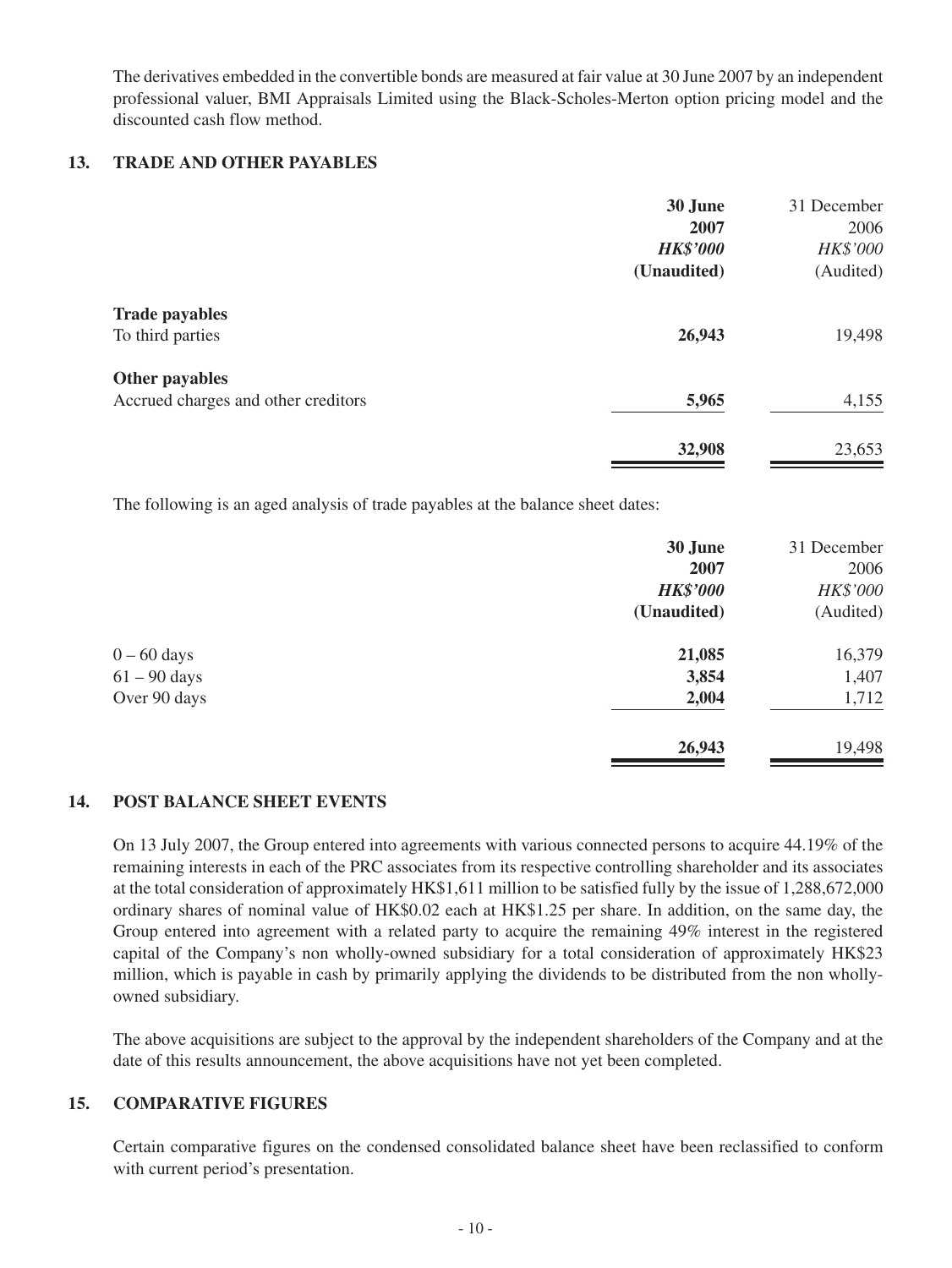## **MANAGEMENT DISCUSSION AND ANALYSIS**

## **Overall Performance**

The Group's performance in the first half of 2007 was affected by the intensified competition in China's sedan market, featured by repeated price cuts by major sedan manufacturers and a slow down in the demand for economy sedans in the China market. To cope with the rapid changes in market environment, the Group has embarked on a major strategic transformation, through expansion into higher-end and large sized vehicles and major investments to enhance the Group's technology competence and product branding, aiming at transforming Geely's competitive advantages from price competitive to technology and performance competent. Although the strategic transformation has so far yielded very positive results, it has also caused some short-term negative impact on sales volume growth and profitability so far this year.

The Company's turnover, which principally came from the Company's 51%-owned auto parts subsidiary Zhejiang Fulin Guorun Automobile Parts & Components Co. Ltd ("Zhejiang Fulin"), amounted to HK\$66 million for the six months ended 30 June 2007, representing a small decline of 5% from the same period last year. Profit attributable to shareholders amounted to HK\$82 million, down 32% from the same period in 2006. The decline in net profit was mainly due to the 6% decrease in profit contribution from its four associates: Zhejiang Geely Automobile Company Limited ("Zhejiang Geely"), Shanghai Maple Guorun Automobile Company Limited ("Shanghai Maple"), Zhejiang Kingkong Automobile Company Limited ("Zhejiang Kingkong") and Zhejiang Ruhoo Automobile Company Limited ("Zhejiang Ruhoo"), the startup costs of Shanghai LTI Automobile Components Company Limited ("Shanghai LTI"), the Company's new joint venture with Manganese Bronze Holdings PLC ("Manganese Bronze"), and the large increase in the net expenses related to the outstanding convertible bonds "CBs", including the accrued interests for the debt portion of the CBs and the revaluation deficit of the derivative portion of the CBs. Key contributor to the Company's net profit in the first half of 2007 remained the Company's four associates which recorded a 6% decline in net profit during the period, mainly due to the decline in the sales volume of low end sedans and a 5-6% price cuts during the first half of 2007 for most of their models, which had more than offset the increased profit contribution from new models like "Geely Kingkong".

The earnings performance of the Company's 51%-owned auto parts subsidiary Zhejiang Fulin in the first half of 2007 was also affected by the slower sales of Geely sedans, which utilized the Company's braking and steering products for its lower end models. As a result, Zhejiang Fulin's net profit after tax decreased by around 11% to HK\$5.3 million during the period.

The Company issued 600 million new shares at HK\$1.06 per share in February 2007, raising net proceeds of HK\$609 million, mainly used to fund the capital contribution to Shanghai LTI, the Company's new joint-venture with Manganese Bronze.

### **Proposal to Acquire Additional Interests in Operating Associates and Zhejiang Fulin**

The Company announced on 13 July 2007 that it had signed an agreement with its controlling shareholder to acquire 44.19% stakes in each of the Group's five operating associates: Zhejiang Geely, Shanghai Maple, Zhejiang Kingkong, Zhejiang Ruhoo and Hunan Geely Automobile Components Company Limited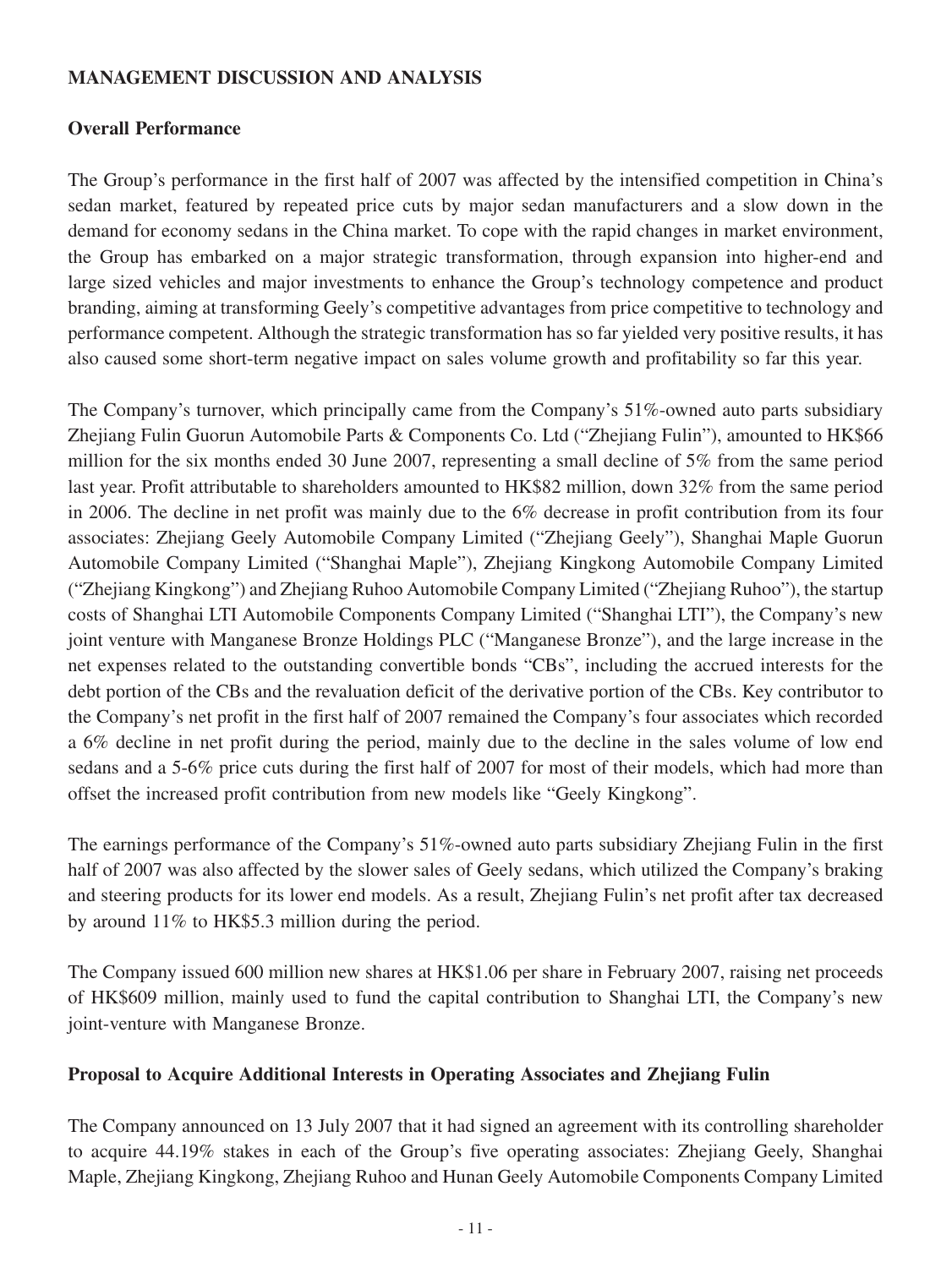("Hunan Geely") – an associate established in April 2007 to invest in a new plant under construction in Xiangtan of Hunan province, raising its equity interests in these operating associates to 91%, for a total consideration of HK\$1,611 million to be satisfied by the issue of 1,289 million new shares of the Group at HK\$1.25 per share. The consideration of HK\$1,611 million has been determined with reference to the unaudited net asset value of the operating associates on 30 June 2007.

The Company also entered into another agreement on the same day with a connected party for the acquisition of the remaining 49% stake in Zhejiang Fulin, raising its equity interests in Zhejiang Fulin from 51% to 100%, for a total consideration of HK\$23.3 million, payable in cash. The consideration is based on the 49% attributable interest in unaudited net asset value of Zhejiang Fulin on 30 June 2007.

The proposal reflects the management's continued effort to further rationalize and restructure the Group's structure, aiming at improving the Group's overall transparency and its effectiveness as the ultimate holding vehicle of Zhejiang Geely Holding Group Company Limited ("Geely Holding")'s auto-related businesses. The use of new share issue rather than cash to pay for the additional stakes in the operating associates would not only help to reduce the financial burden over the Company, but also help the Group to further expand its capital base to cope with the rapid development of the Group in the future. The acquisitions are subject to approval by relevant government bodies and independent shareholders of the Company and are expected to be completed before the end of 2007.

# **Automobile Parts Manufacturing – Zhejiang Fulin Guorun Automobile Parts and Components Co. Ltd**

51%-owned Zhejiang Fulin is principally engaged in the manufacturing and sales of brake system and electric power steering ("EPS") for sedans. Demand for the Company's products in the first half of 2007 was affected by the slower sales volume growth achieved by Geely and Maple's lower-end sedans, which utilized the Company's braking and steering products. As a result, Zhejiang Fulin's turnover declined by 5% to HK\$66 million and net profit was down 10.6% to HK\$5.3 million in the first half of 2007. Zhejiang Fulin had started to supply new generation of Electric Power Steering ("EPS") for higher end Geely sedans in the first half of 2007. This, coupled with the relocation of production to new facilities completed in mid-2007, should help to improve Zhejiang Fulin's production efficiency and further reduce its production costs. Based on the existing production plan and the progress of new product launches, we are still confident that Zhejiang Fulin's performance should improve in the second half of 2007.

# **New Joint-venture with Manganese Bronze – Shanghai LTI**

In March 2007, the Company set up a new production joint venture, named Shanghai LTI Automobile Components Company Limited, with Manganese Bronze to manufacture the iconic London Taxies, a limousine and two large saloon car models in Shanghai starting from the second half of 2008. The Company invested US\$53.8 million for a 51% stake in Shanghai LTI, plus a 22.83% stake or 5.7 million new shares in Manganese Bronze, which in turn owns 48%-stake in the joint venture. The remaining 1% stake of the joint venture is owned by Shanghai Maple Automobile Company Limited, which is 90%-owned by Geely Holding. Total investment of Shanghai LTI is estimated to be around US\$99.5 million, which is funded by shareholders' capital contribution and subsequent bank borrowings. Manganese Bronze will appoint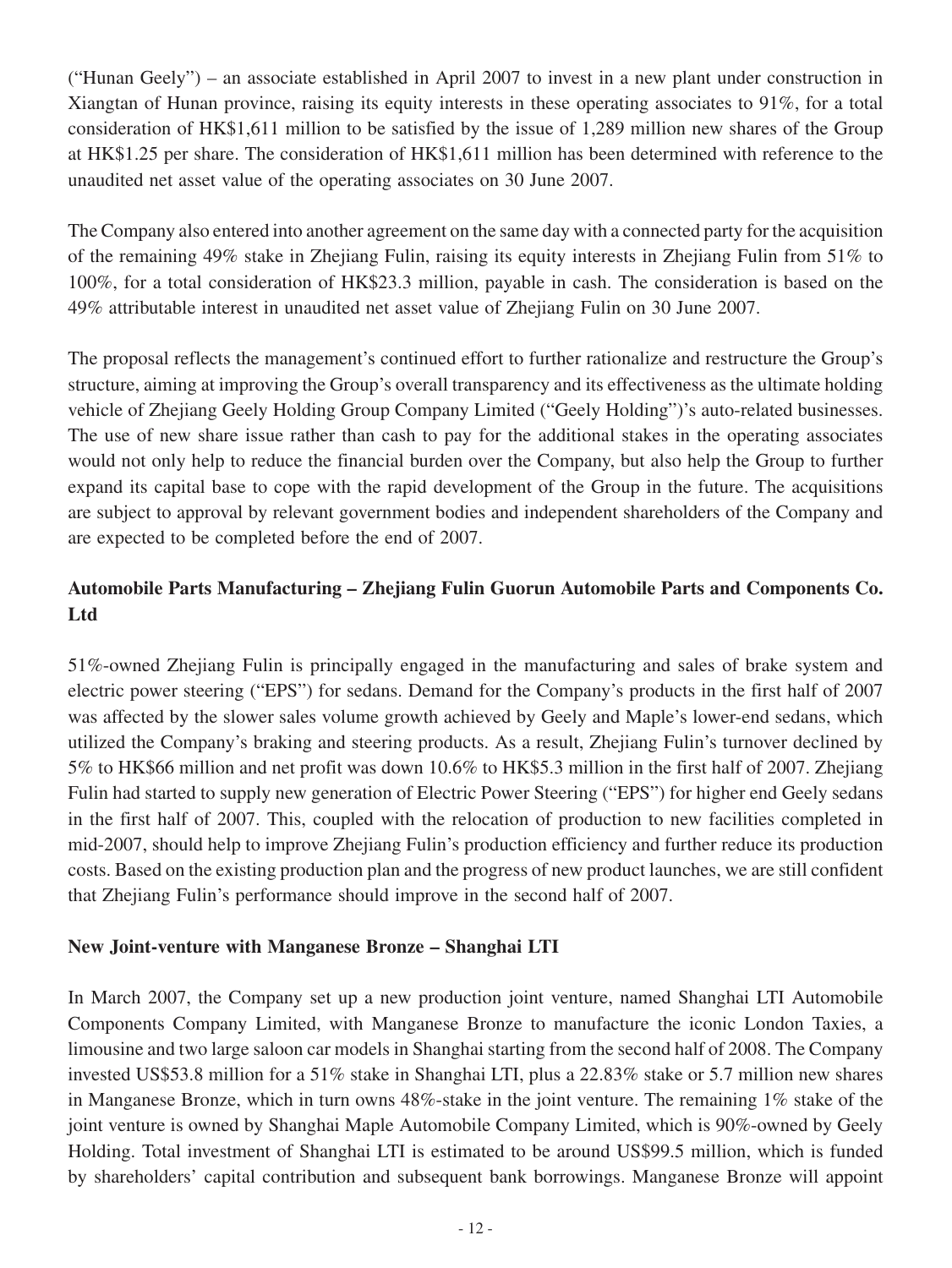Mr. Gui Sheng Yue and Mr. Ang Siu Lun, Lawrence, both are executive directors of the Group, to join the board of Manganese Bronze as non-executive directors with effect from 25 September 2007. The Group will start to equity account for Manganese Bronze's financial results in its financial statements from the second half of 2007.

Shanghai LTI has completed its product plans and has commenced the redesign and reengineering of Manganese Bronze's TX4 models for subsequent production of the localized models in China. Shanghai LTI is scheduled to start production in an existing production plant leased from Shanghai Maple towards the end of 2008. Without revenues during the period, Shanghai LTI recorded a net loss of HK\$3.4 million in the first half of 2007.

# **Vehicle Manufacturing – Zhejiang Geely, Shanghai Maple, Zhejiang Kingkong and Zhejiang Ruhoo**

46.8%-owned Zhejiang Geely, Shanghai Maple, Zhejiang Kingkong and Zhejiang Ruhoo remained the key earnings contributors to the Company, accounting for the bulk of the Company's earnings in the first half of 2007. The four operating associates sold a total of 84,111 units of vehicles in the first six months of 2007, down 3% from the restated sales volume of 86,641 units in the same period last year. The combined market share of Geely and Maple sedans declined from 4.3% in 2006 to 3.7% in the first half of 2007 due to the dramatic drop in the sales volumes of the low-priced models like Haoqing and Ulion, as a result of the Group's strategic transformation towards more performance and technology driven products.

Despite the slight decline in sales volume, the four associates continued to improve their product mixes towards higher-priced models through the introduction of more higher-priced models like "Vision" and the 1.8L "Power Version" of "Geely Kingkong" during the first half of 2007. Sales of the three higher-priced models: "Free Cruiser", "Geely Kingkong" and "Vision" accounted for 59% of their total sales volume in the first half of 2007 compared with only 34% during the same period in 2006. In particular, "Geely Kingkong", the Group's key new product last year, has received very good market response and achieved a tremendous success in the first half of 2007 with a total sales volume of 16,504 units and become the second best selling models of the associates during the period. "Free Cruiser" remained the associates' best selling models during the period, achieving sales volume of 30,606 units, 6% higher than the level achieved the same period last year. Although "Vision", the associates' key new product in 2007, was only officially launched in May 2007, the market response has been encouraging so far with a total of 2,622 units sold in the first half of 2007.

In the first half of 2007, the four operating associates recorded total net profit of HK\$277 million, down 6% from the same period in 2006, on 3% decrease in sales volume to 84,111 units and 52.2% increase in total revenue to HK\$5,006 million. Average revenue per car improved significantly by 47% to HK\$53,745 per car as improved product mix more than offset the 5-6% price reduction during the first half of 2007. Net profit per car, however, decreased by 3% YoY to HK\$3,292 per car during the first half of 2007, as price reduction and increased expenses related to new product launches more than offset the improved product mix and costs cutting achieved during the period. Total unit production costs for comparable models are estimated to have fallen by around 3-5% during the first half of 2007.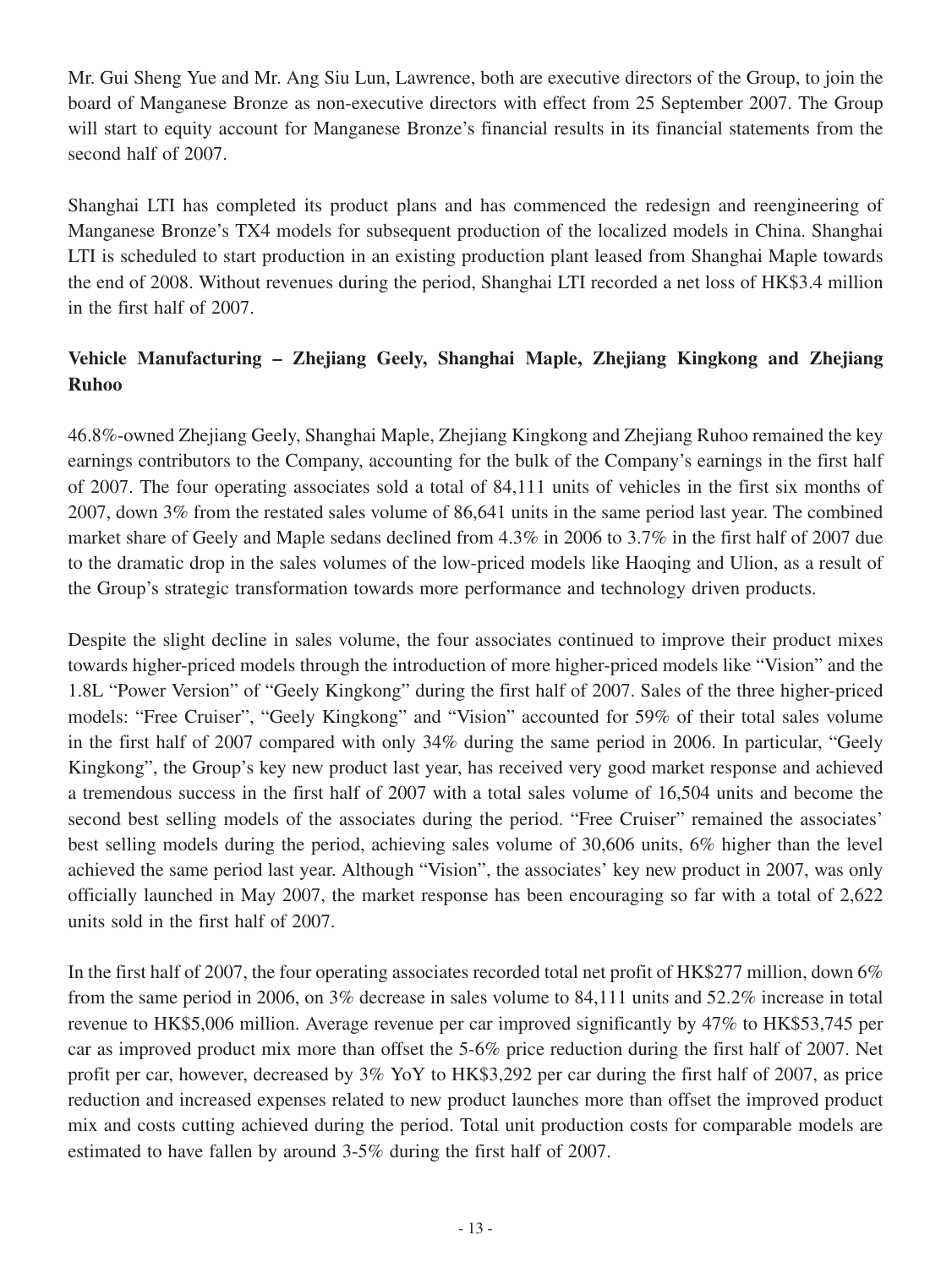# **Outlook**

Although competition in China's sedan market continues to intensify, we expect the growth of China's sedan sales volume to be maintained at around 20% per annum in the coming few years. According to the figures compiled by the China Association of Automobile Manufacturers, total sales volume of sedans in China amounted to 2.3 million units in the first half of 2007, up almost 26% from the previous year. However, sales of smaller sized cars have slowed down significantly since the end of 2006. In particular, sales volume of sedans with engine size of 1.0L or less was down almost 30% YoY during the first half of 2007, reflecting an interesting shift in preference for larger size cars by the Chinese consumers, probably a result of the increasing need for longer distance intra city travel and a strong domestic stock market, which is reported to have prompted potential car buyers to delay their car purchase plans to spare more funds for investment in the local stock market. As a result of the dramatic slow down in the demand for smaller cars, most small car manufacturers have decided to adopt a more aggressive pricing strategy, resulting in several rounds of competitive price cuts since the beginning of 2007, resulting in tremendous price pressures in the economy car segment so far this year. Despite this, the very difficult market condition, which has resulted in dramatic fall in sales volume and major deterioration in profitability amongst most economy car manufacturers in China, has so far only limited impact on the Group's performance, thanks to the Group's well timed transformation to broaden its product range over the past few years.

To cope with the rapid changes in market environment, the Group has reduced the retail prices of its products by 5-6% so far in 2007. In addition, more resources have been allocated to improve the Group's brand images, product mix, customer services and the quality and technology standards of its products, aiming to enhance the Group's pricing power through differentiating the Group's products from the products offered by other Chinese sedan manufacturers. Additional efforts were also spent to promote exports sales in order to compensate for the shortfall in the domestic demand. Major restructuring in various business areas including the research and development department, the auto parts procurement system, and the suppliers' system have been implemented to further reduce cost and improve product quality. A management reshuffle also happened in Shanghai Maple, aiming to revive the profitability of the Maple sedans. Major restructuring of the Group's dealers and distribution network has also started to improve the effectiveness of the Geely sedans' market penetration. With the considerable effort spent since the beginning of 2007, we expect the Group's performance will show improvement over the next few months.

In view of the less than satisfactory performance in the first half of 2007, featured by dramatic fall in the sales volume of the Group's low end sedan models, which have long been the key contributors to the Group's total sales volume, we have decided to revise downwards our full year sales target from 240,000 units to 190,000 units, which still represent a respectful growth of 16% over 2006. In the first half of 2007, the Company's four associates had sold 84,111 units of vehicles, achieving 44% of their revised combined full year sales volume target.

In the medium to longer term, the Group will continue to upgrade and expand our production facilities to improve quality and reduce costs, to build new production facilities in less developed provinces to develop new markets and generate additional demand for Geely and Maple sedans, to invest in product and technology innovation in order to differentiate our products from the rest of the market, and to establish strategic alliances with major suppliers to reduce volatility of raw material and component costs, with an aim to develop the Group into an internationally competitive sedan manufacturer.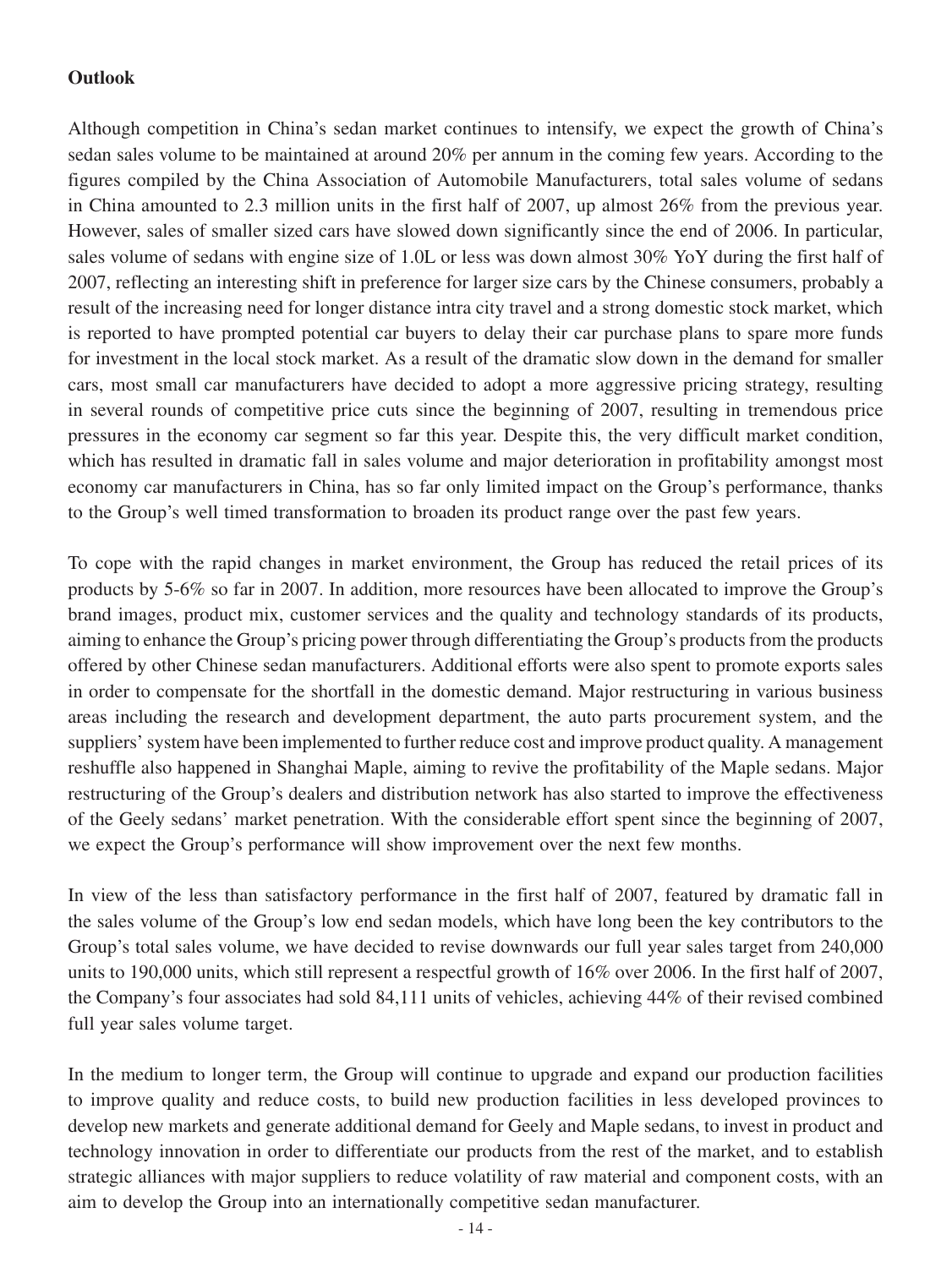The Group's major achievements in the first half of 2007, including the successful launch of Geely's first mid-end sedan model: "Vision", the significant improvement in average unit sales price to HK\$53,745 per car, up 47% from the same period last year, and thus a huge increase in the half year sale revenue of the operating associates to over HK\$5 billion benchmark, paving way for the operating associates to achieve their target of surpassing HK\$10 billion in revenue in 2007, and the substantial effort devoted to restructure the associates' parts procurement system and dealers' network, should have built up a good foundation for the Group's sustained long-term growth in the future.

# **CAPITAL STRUCTURE AND TREASURY POLICIES**

The business activities of the Group are mainly financed by the share capital, dividends received from the Group's two major associates, net proceeds from the top-up placement of 600 million shares issued by the Company in February 2007. As at 30 June 2007, the Group's shareholders' fund amounted to approximately HK\$2,027 million (As at 31 December 2006: approximately HK\$1,030 million). Save for the 600 million shares issued for the top-up placement in February 2007 and 315,876,778 shares issued upon conversion of convertible bonds, no further shares were issued by the Group during the period.

# **EXPOSURE TO FOREIGN EXCHANGE RISK**

The Group considers that fluctuations in exchange rate do not impose a significant risk to the Group since the Group's operations are principally in the Mainland China and Hong Kong and all assets and liabilities are denominated either in Renminbi or Hong Kong dollars.

# **LIQUIDITY AND FINANCIAL RESOURCES**

As at 30 June 2007, the Group's current ratio (current assets/current liabilities) was 8.62 (As at 31 December 2006: 1.48) and the gearing ratio of the Group was 22.4% (As at 31 December 2006: 69.5%) which was calculated on the Group's total borrowings to total shareholders' equity. Total borrowings (excluding the embedded derivatives of the Company's convertible bonds and trade and other payables) as at 30 June 2007 amounted to approximately HK\$453 million (As at 31 December 2006: approximately HK\$716 million) were mainly the Company's convertible bonds, bank borrowings and the amount due to immediate holding company. For the Company's convertible bonds, they were unsecured, interest-bearing and repaid on maturity. For the bank borrowings, they were secured by notes receivables, interest-bearing and repaid on maturity. Whilst for the amount due to immediate holding company, they were unsecured, interest-free and repayable on demand. Should other opportunities arise requiring additional funding, the Directors believe the Group is in a good position to obtain such financing.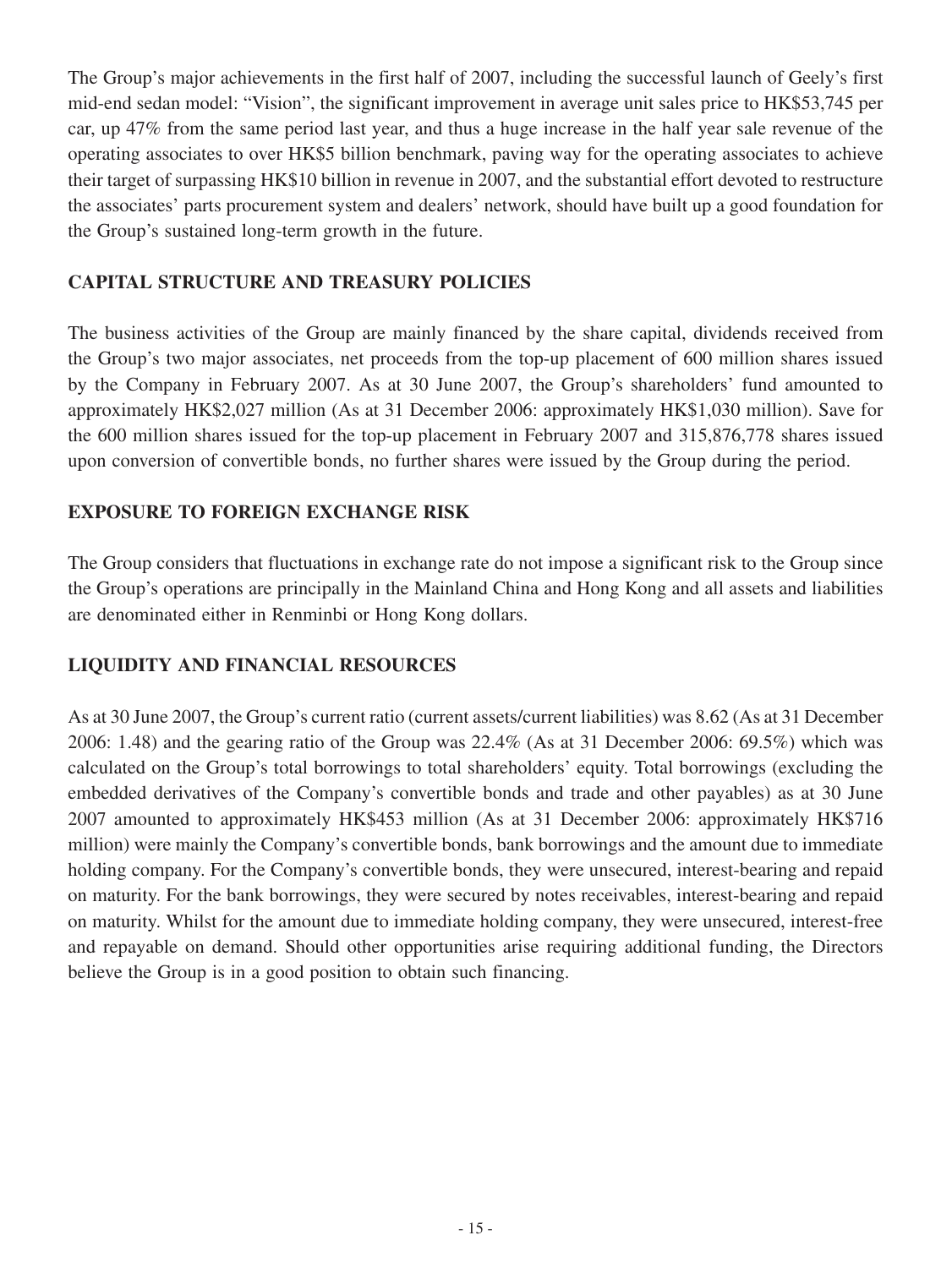# **EMPLOYEES' REMUNERATION POLICY**

As at 30 June 2007, the total number of employees of the Group including associates was about 8,409 (As at 31 December 2006: approximately 9,484). Employees' remuneration packages are based on individual experience and work profile. The packages are reviewed annually by the management who takes into account the overall performance of the working staff and market conditions. The Group also participates in the Mandatory Provident Fund Scheme in Hong Kong and state-managed retirement benefit scheme in the PRC.

# **INTERIM DIVIDEND**

At a meeting of the Board held on 7 September 2007, the Directors resolved not to pay an interim dividend to shareholders (2006: Nil).

# **PURCHASE, SALE OR REDEMPTION OF THE COMPANY'S LISTED SECURITIES**

Neither the Company nor any of its subsidiaries purchased, sold or redeemed any of the Company's listed securities during the period ended 30 June 2007.

# **CORPORATE GOVERNANCE**

The Company has met with the code provisions of the Code on Corporate Governance Practices (the "CG Code"), as set out in Appendix 14 of the Listing Rules, throughout the six months ended 30 June 2007, except for the following deviation:–

# **Code provision E.1.2**

The code provision E.1.2 of the CG Code provides that the Chairman of the Board shall attend the annual general meeting of the Company. Due to other commitment in the PRC, Mr. Li Shu Fu ("Mr. Li"), the Chairman of the Board, was unable to attend physically at the annual general meeting of the Company held on 14 May 2007 in Hong Kong. This constitutes a deviation from the code provision E.1.2 of the CG Code.

The Company has adopted the Model Code for Securities Transactions by Directors of Listed Issuers (the "Model Code") as set out in Appendix 10 of the Listing Rules as its own Code for Securities Transactions by Officer (the "Code"). All directors of the Company have confirmed their compliance during the review period with the required standards set out in the Model Code and the Code.